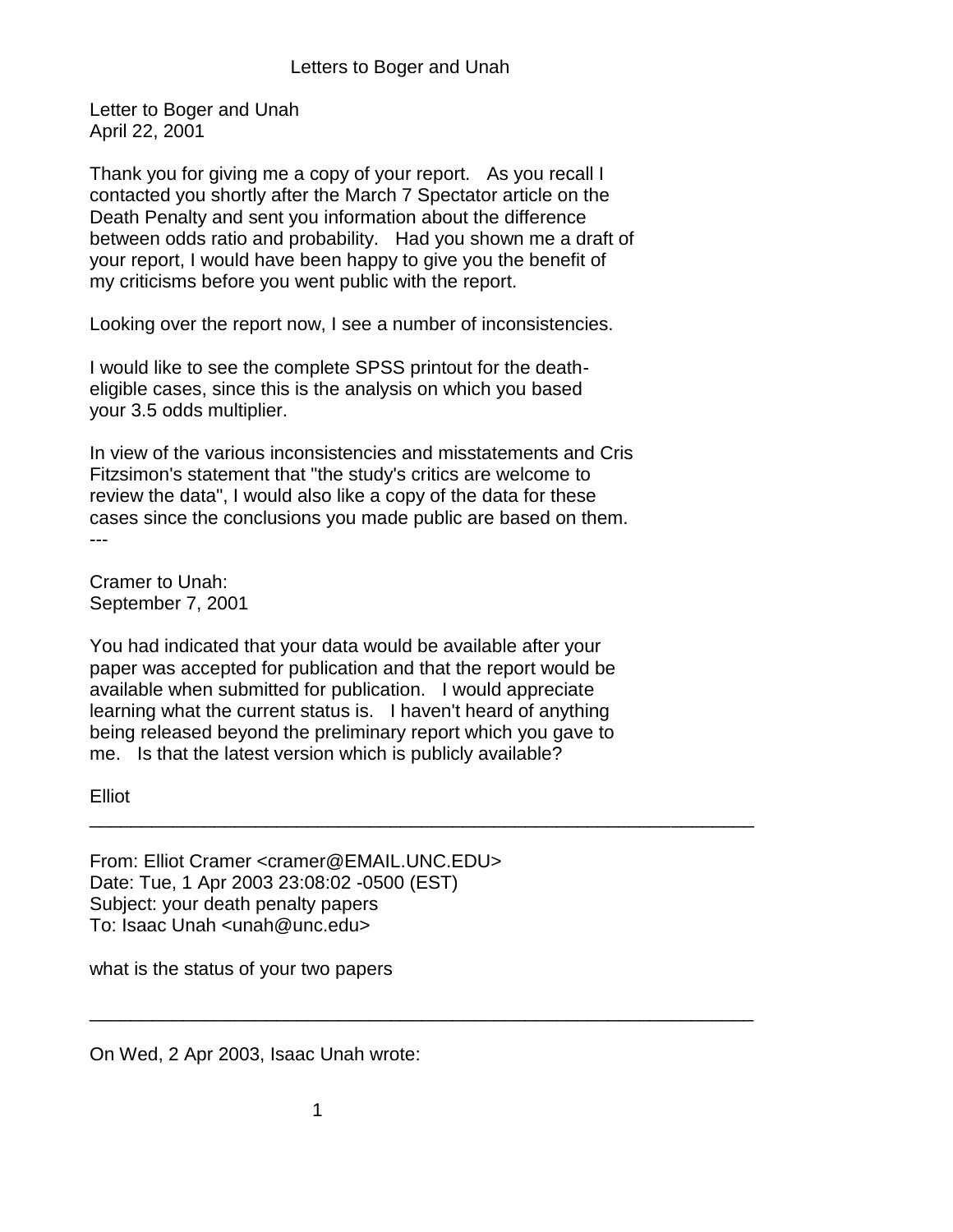Our paper is still under consideration but we remain very optimistic it will be published soon.

\_\_\_\_\_\_\_\_\_\_\_\_\_\_\_\_\_\_\_\_\_\_\_\_\_\_\_\_\_\_\_\_\_\_\_\_\_\_\_\_\_\_\_\_\_\_\_\_\_\_\_\_\_\_\_\_\_\_\_\_\_\_\_\_

From cramer@email.unc.edu Mon Sep 12 14:58:09 2005 Date: Thu, 15 May 2003 12:54:58 -0400 (EDT) From: Elliot Cramer <cramer@email.unc.edu> To: Isaac Unah <unah@unc.edu> Cc: Jack Boger <jcboger@email.unc.edu> Subject: Re: your death penalty papers

Would you please clarify the situation for me. I have two copies of different versions of a paper dated April 16, 2001 and titled "preliminary report on the findings of the North Carolina Death Penalty study 2001".

Was a final report produced? May I have a copy? Was it submitted to a journal? Is it still under consideration for publication?

I have a different paper titled "Race and the process of capital punishment in the new south" dated September 9, 2002. This is in a form suggesting that it has been submitted to a journal. It uses the same data as the previous paper but uses a completely different statistical analysis and reaches different conclusions.

\_\_\_\_\_\_\_\_\_\_\_\_\_\_\_\_\_\_\_\_\_\_\_\_\_\_\_\_\_\_\_\_\_\_\_\_\_\_\_\_\_\_\_\_\_\_\_\_\_\_\_\_\_\_\_\_\_\_\_\_\_\_\_\_

Is this paper being considered by a journal?

Have you written anything explaining the justifications for these two different types of analyses?

Thank you

Date: Thu, 15 May 2003 14:53:41 -0400 (Eastern Daylight Time) From: Isaac Unah <unah@unc.edu> To: Elliot Cramer <cramer@EMAIL.UNC.EDU> Subject: Re: your death penalty papers

Hello Elliot, Our paper is under consideration for publication. I shall notify you after this process is complete. We do hope to issue a final report, which is in progress. Our data has been analyzed via a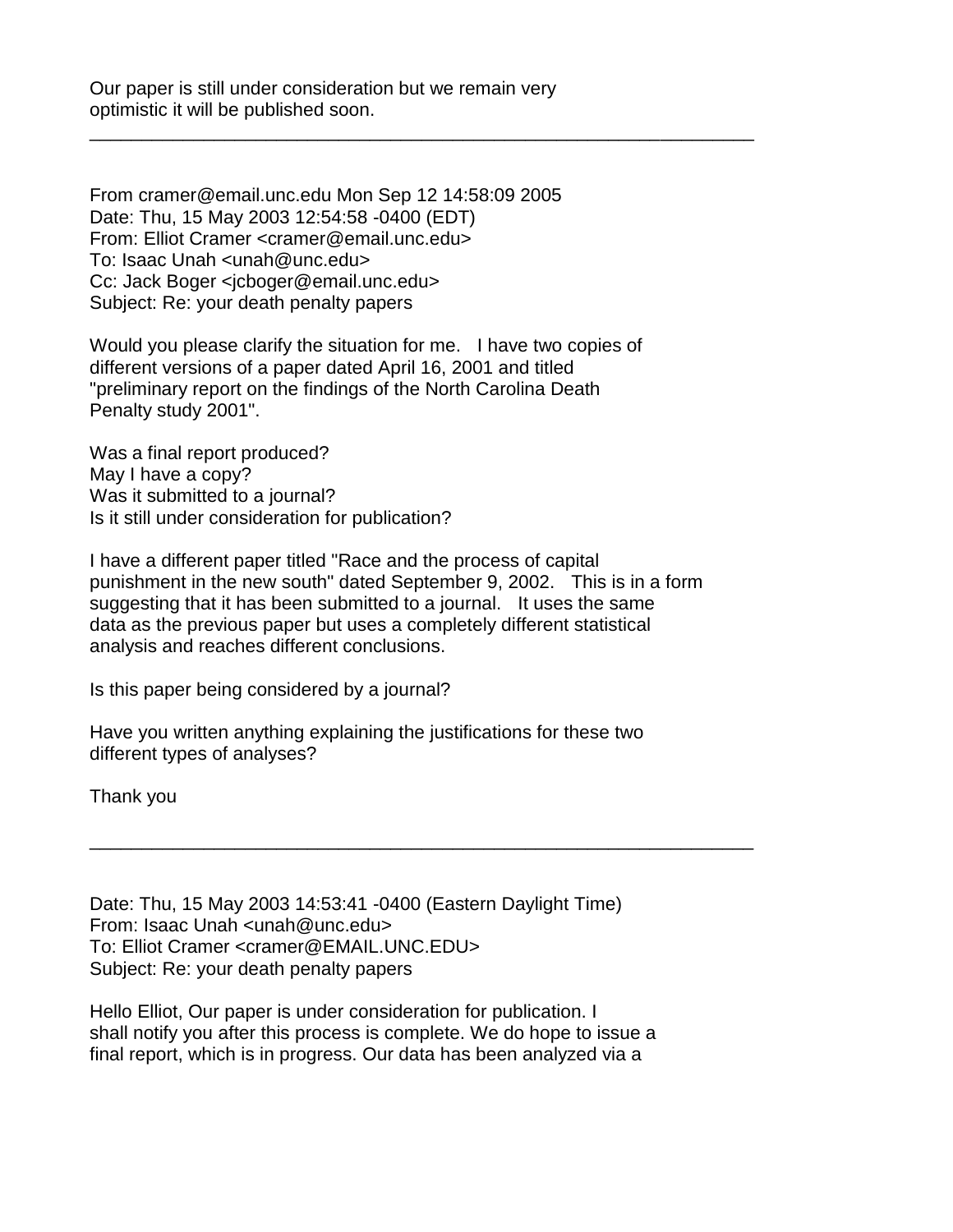variety of methods and the core results regarding the influence of race in capital sentencing remains the same.

------

Date: Thu, 15 May 2003 15:56:42 -0400 (EDT) From: Elliot Cramer <cramer@email.unc.edu> To: Isaac Unah <unah@unc.edu> Cc: Jack Boger <jcboger@email.unc.edu> Subject: Re: your death penalty papers

which paper is under consideration the first or the second? Is there a final version of the first paper you can send me

What I am thinking of is that the primary conclusion of your first paper was that there was a strong race of victim effect. You found NO white kills non-white effect. In your NEW analysis, you no longer have a race of victim effect because you didn't include it in the model but you now have a non-white kills white effect How do you justify this?

\_\_\_\_\_\_\_\_\_\_\_\_\_\_\_\_\_\_\_\_\_\_\_\_\_\_\_\_\_\_\_\_\_\_\_\_\_\_\_\_\_\_\_\_\_\_\_\_\_\_\_\_\_\_\_\_\_\_\_\_\_\_\_\_

\_\_\_\_\_\_\_\_\_\_\_\_\_\_\_\_\_\_\_\_\_\_\_\_\_\_\_\_\_\_\_\_\_\_\_\_\_\_\_\_\_\_\_\_\_\_\_\_\_\_\_\_\_\_\_\_\_\_\_\_\_\_\_\_

\_\_\_\_\_\_\_\_\_\_\_\_\_\_\_\_\_\_\_\_\_\_\_\_\_\_\_\_\_\_\_\_\_\_\_\_\_\_\_\_\_\_\_\_\_\_\_\_\_\_\_\_\_\_\_\_\_\_\_\_\_\_\_\_

**Elliot** 

To Unah Aug 8, 2005 Have they been published?

Elliot

Date: Tue, 09 Aug 2005 11:50:07 -0400 From: iunah@email.unc.edu To: Elliot Cramer <cramer@email.unc.edu> Subject: Re: death penalty papers

They are under review. Isaac.

To Unah 9/13/2005 9:40 PM

I was just looking at your web site and saw your (undated) paper "Electoral Incentives and Prosecutorial Decision to Seek the Death Penalty" which bears a striking resemblance to your February 2003 paper "Race, Politics, and the Process of Capital Punishment in the South". The data seem to be the same and the variables are virtually identical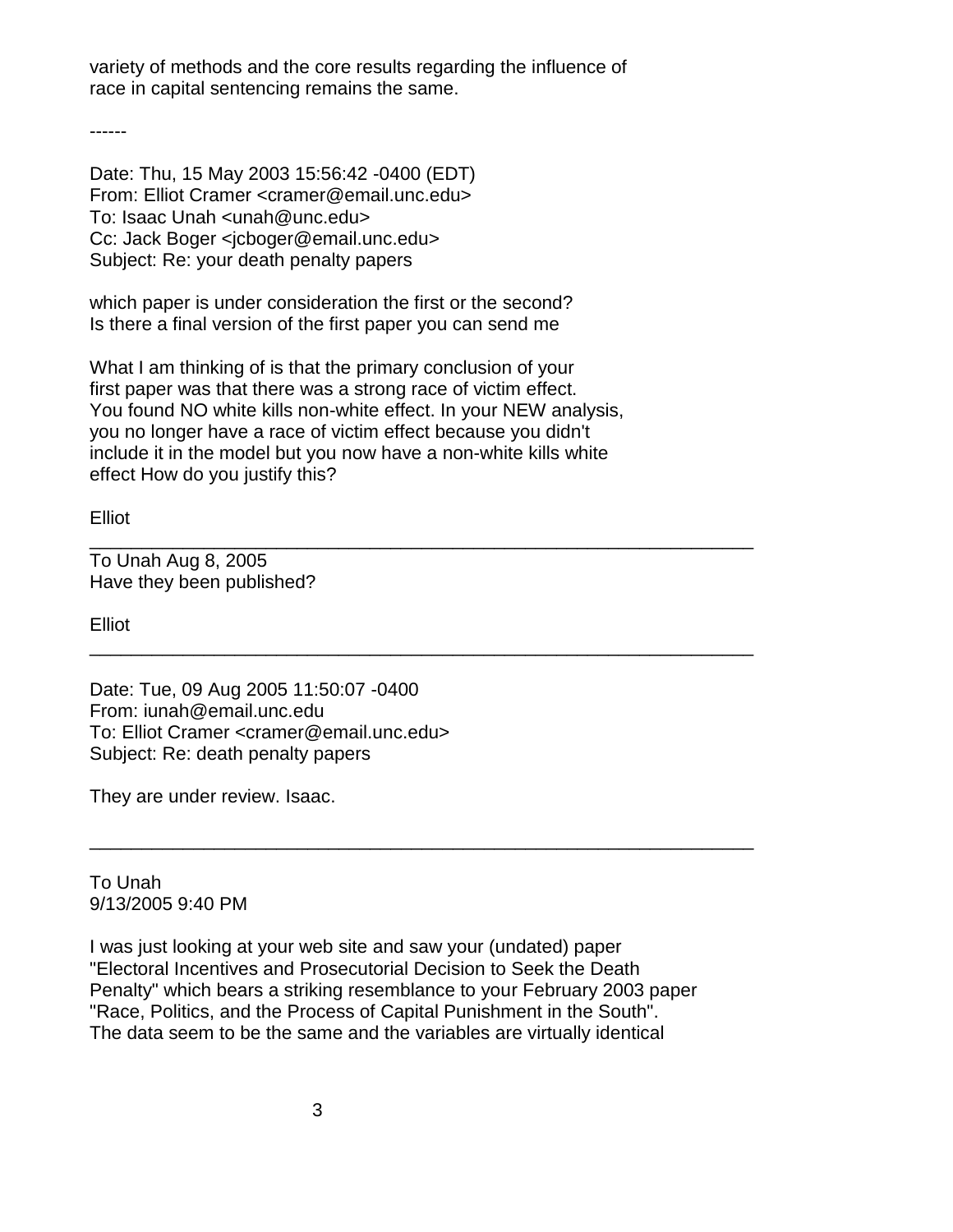The conclusion of the later paper is stated to be

"Due to political empowerment of nonwhites, local prosecutors in the South, who once made race-conscious decisions concerning whom to prosecute for the death penalty, now appear race-neutral. Our findings point to jurors rather than to elected prosecutors as the political actors most culpable for racial bias in capital sentencing."

The conclusion of the former paper is stated to be

"Prosecutors are less likely to seek the death penalty as electoral competition increases in their district. I conclude that the democratic process shapes prosecutorial strategy and that efforts to influence the incidence of capital prosecutions should be concentrated there."

You then make the statement "While legal factors do contribute positively to the decision to seek the death penalty, they are not nearly as influential as substantive political factors." I see nothing in your paper that would lead to that conclusion. How do you justify this statement? This seems contrary to what has historically been shown to be the case.

You make reference to three anonymous reviewers; Is this paper being resubmitted to a journal or has it been accepted for newspaper.

\_\_\_\_\_\_\_\_\_\_\_\_\_\_\_\_\_\_\_\_\_\_\_\_\_\_\_\_\_\_\_\_\_\_\_\_\_\_\_\_\_\_\_\_\_\_\_\_\_\_\_\_\_\_\_\_\_\_\_\_\_\_\_\_

Elliot

| Subject: | Re: your paper                                              |
|----------|-------------------------------------------------------------|
| Date:    | Wed, 14 Sep 2005 12:44:19 -0400                             |
| From:    | iunah@email.unc.edu                                         |
| To:      | Elliot Cramer <cramer@email.unc.edu></cramer@email.unc.edu> |
| CC:      | jcboger@email.unc.edu                                       |

Hello Elliot,

As I indicated in my recent email, my paper with Professor Jack Boger is being considered for publication at a journal (a social science journal). As you well know, the review process in social science journals takes time. We shall let you know as soon the paper is accepted for publication and in press.

\_\_\_\_\_\_\_\_\_\_\_\_\_\_\_\_\_\_\_\_\_\_\_\_\_\_\_\_\_\_\_\_\_\_\_\_\_\_\_\_\_\_\_\_\_\_\_\_\_\_\_\_\_\_\_\_\_\_\_\_\_\_\_\_

From Jack Boger September 20, 2006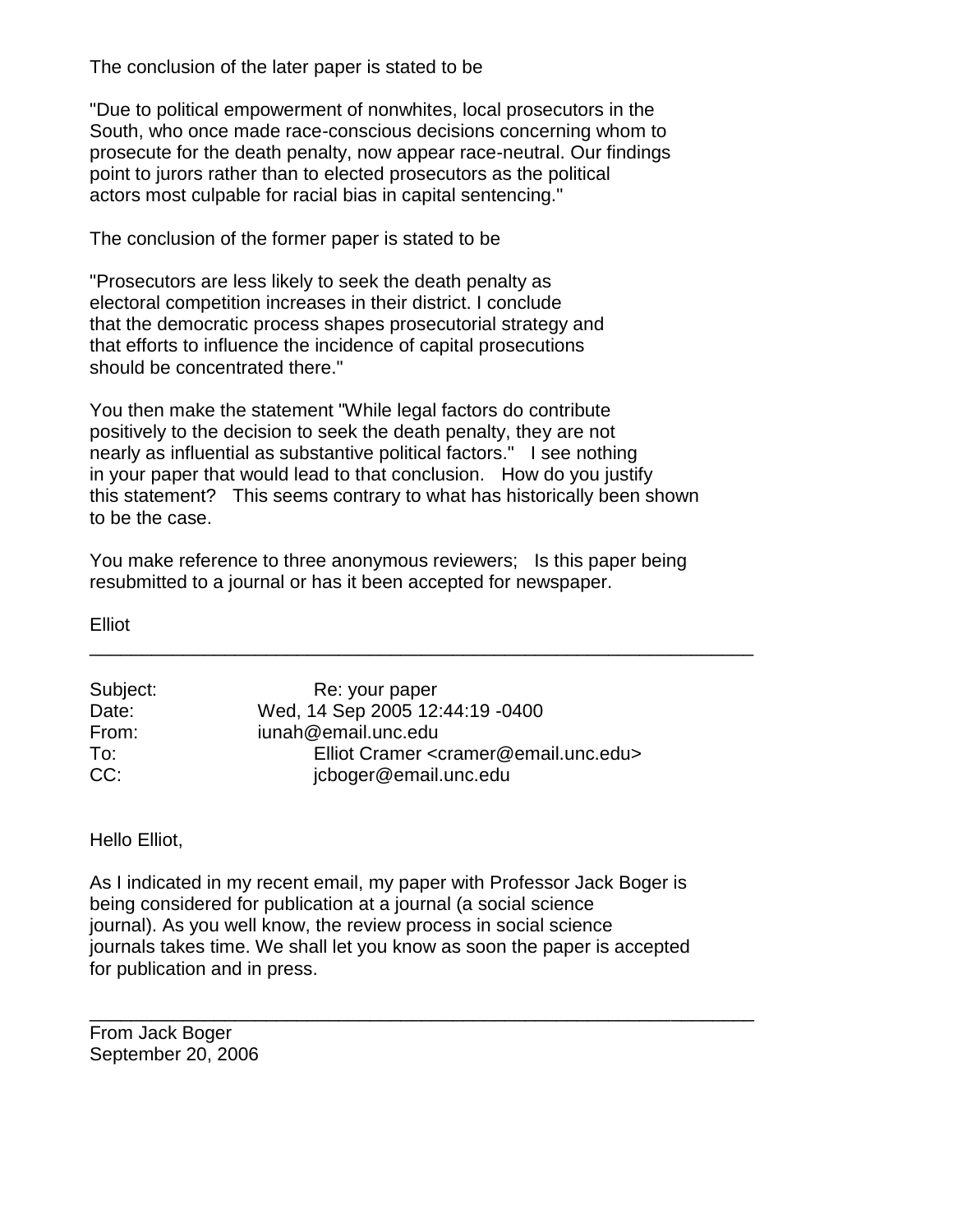Dear Dr. Cramer,

Isaac Unah has been responsible for all drafting and publication plans for our study for a number of years. I do not have either the underlying data or the drafts of gthe scholarly paper[s] he may be currently submitting to publishers. Let me recommend that you contact him directly at the UNC Department of Political Science. Best regards.

\_\_\_\_\_\_\_\_\_\_\_\_\_\_\_\_\_\_\_\_\_\_\_\_\_\_\_\_\_\_\_\_\_\_\_\_\_\_\_\_\_\_\_\_\_\_\_\_\_\_\_\_\_\_\_\_\_\_\_\_\_\_\_\_

Jack Boger

Unah, Isaac wrote:

Hi Elliot, Nice to hear from you. I will make the NC death penalty study data available to you soon, hopefully sometime this summer after our paper is published in a journal. Cheers, ---Isaac. ---

From: Elliot M. Cramer [ mailto:Cramer@email.unc.edu ] Sent: Tuesday, May 29, 2007 12:13 PM To: Unah, Isaac Cc: Jack Boger Subject: Re: [Fwd: [Fwd: Re: status of your study?]]

I have the following in my notes from our correspondence indicating your revised statement that the data would after your paper had been accepted. Has it been accepted? May I have a copy of the final paper? I don't even know what the title is.

Thanks,

Elliot

---

| Subject: | RE: [Fwd: [Fwd: Re: status of your study?]]                    |
|----------|----------------------------------------------------------------|
| Date:    | Tue, 29 May 2007 13:08:01 -0400                                |
| From:    | Unah, Isaac $\le$ iunah@nsf.gov>                               |
| To:      | Elliot M. Cramer <cramer@email.unc.edu></cramer@email.unc.edu> |

\_\_\_\_\_\_\_\_\_\_\_\_\_\_\_\_\_\_\_\_\_\_\_\_\_\_\_\_\_\_\_\_\_\_\_\_\_\_\_\_\_\_\_\_\_\_\_\_\_\_\_\_\_\_\_\_\_\_\_\_\_\_\_\_

Paper is on revise and resubmit status. ---Isaac.

June 2007 To Jack Boger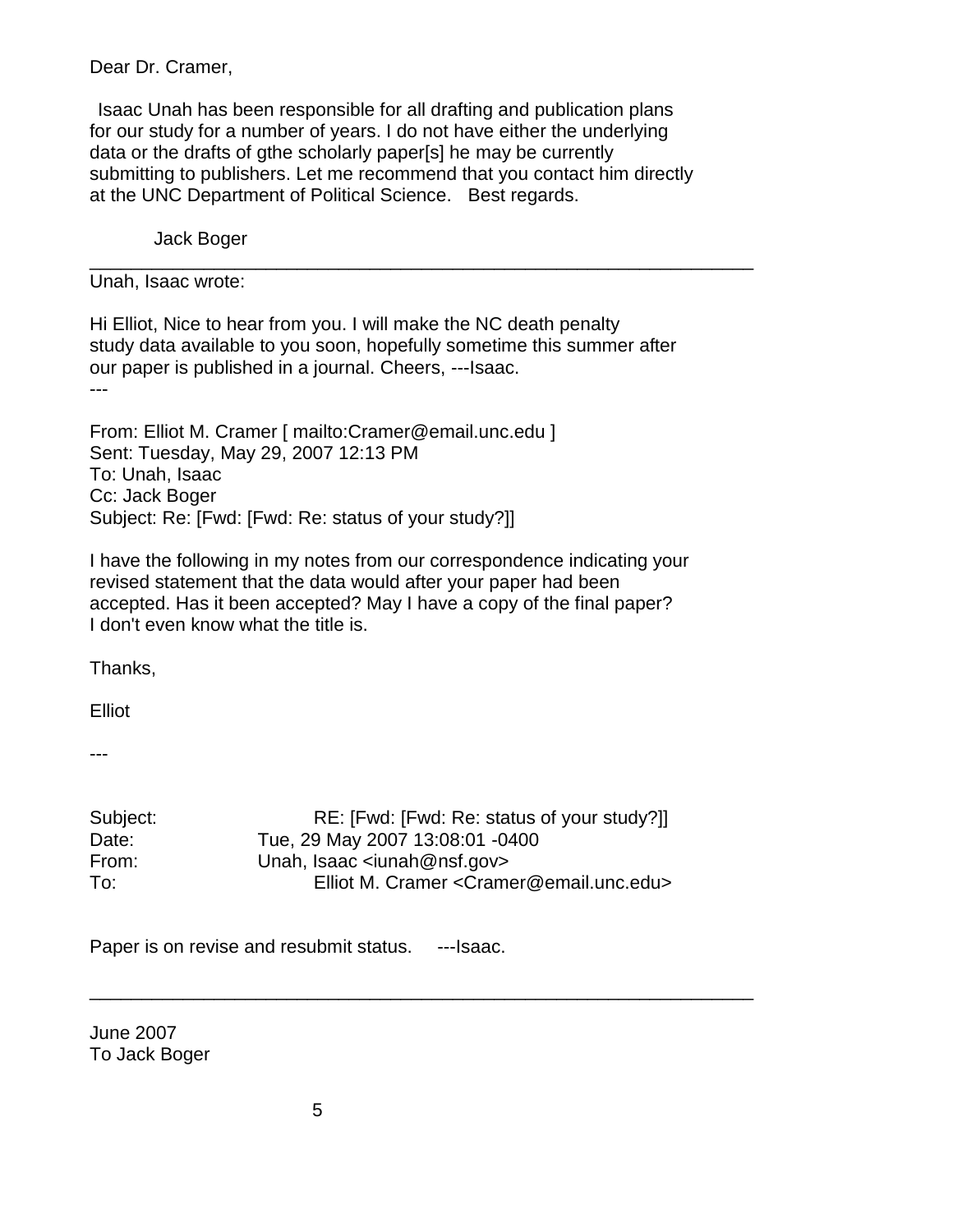Elliot M. Cramer wrote: Just wanted to remind you that you were going to speak to Isaac about getting me the data

----

From Jack Boger June 29,2007 Dear Elliot,

 Isaac Unah has been at the National Science Foundation this past year. His address is: iunah@nsf.gov . You should try to contact him directly, since I have been traveling a great deal and will have an extremely busy June (I'm in Colorado all this week at a conference). I did manage to get a hardcopy version of the statistical experts' amicus curiae brief in McCleskey which I can send along to you on my return. What is your mailing address?

Jack Boger

| Subject:      | Re: status of your study?]]                                 |
|---------------|-------------------------------------------------------------|
| Date:         | Wed, 04 Mar 2009 10:36:56 -0500                             |
| From:         | Elliot Cramer <cramer@email.unc.edu></cramer@email.unc.edu> |
| Organization: | University of North Carolina at Chapel Hill                 |
| To:           | unah@unc.edu                                                |

What is the current status of your paper

Race and the Death Penalty in North Carolina: An Empirical Analysis (1993-1997), with John Charles Boger. Funded by the Common Sense Foundation and the North Carolina Council of Churches. September 16, 2001

\_\_\_\_\_\_\_\_\_\_\_\_\_\_\_\_\_\_\_\_\_\_\_\_\_\_\_\_\_\_\_\_\_\_\_\_\_\_\_\_\_\_\_\_\_\_\_\_\_\_\_\_\_\_\_\_\_\_\_\_\_\_\_\_

\_\_\_\_\_\_\_\_\_\_\_\_\_\_\_\_\_\_\_\_\_\_\_\_\_\_\_\_\_\_\_\_\_\_\_\_\_\_\_\_\_\_\_\_\_\_\_\_\_\_\_\_\_\_\_\_\_\_\_\_\_\_\_\_

I see that it is no longer listed on your website except as a research report; Is it no longer being considered for publication?

| Subject:      | Re: status of your study?]]                            |
|---------------|--------------------------------------------------------|
| Date:         | Wed, 04 Mar 2009 10:45:15 -0500                        |
| From:         | Isaac Unah <iunah@email.unc.edu></iunah@email.unc.edu> |
| Reply-To:     | $unah@$ unc.edu                                        |
| Organization: | University of North Carolina at Chapel Hill            |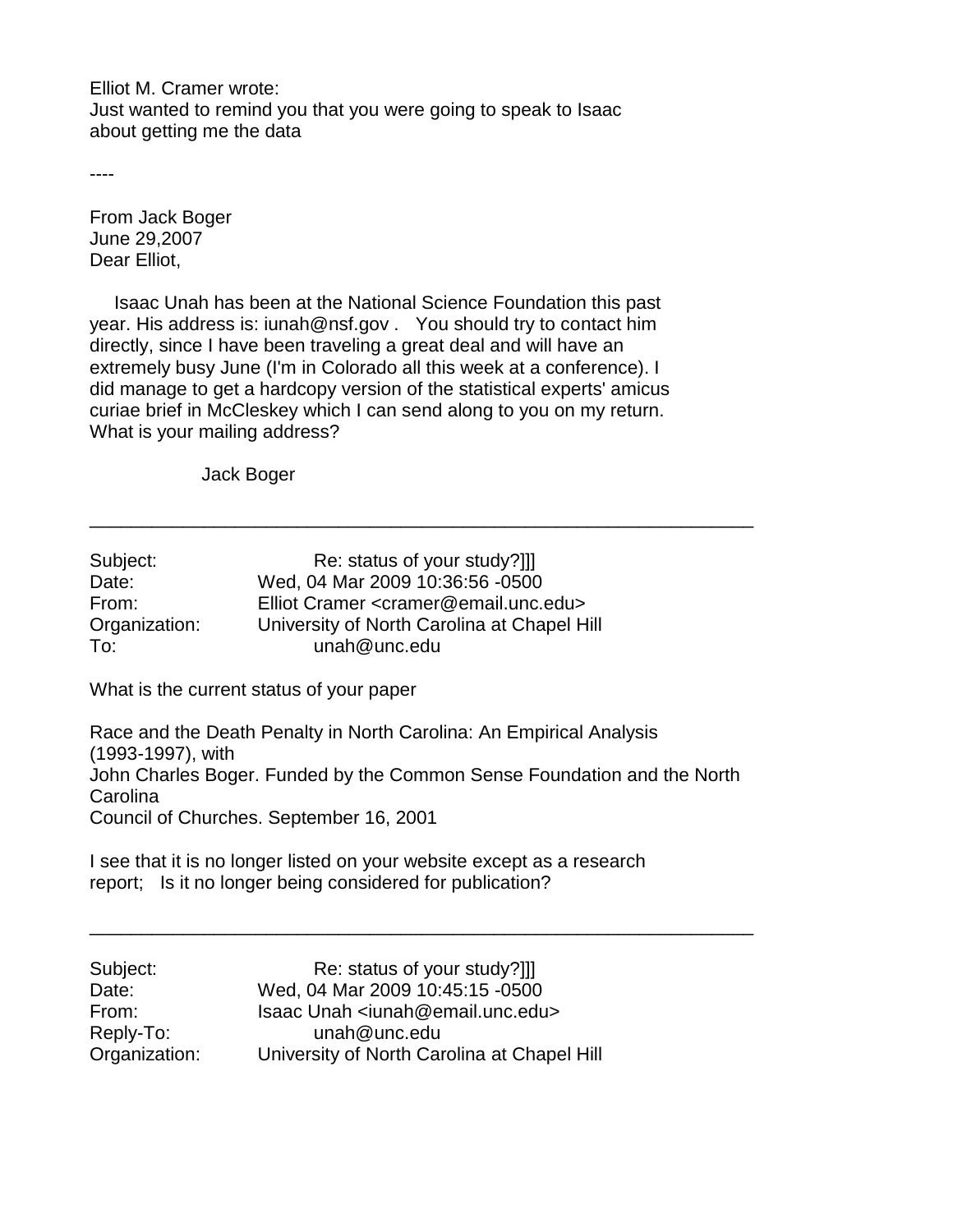Thank your for your continued interest in this study. The paper is under review for journal publication. ---Isaac.

\_\_\_\_\_\_\_\_\_\_\_\_\_\_\_\_\_\_\_\_\_\_\_\_\_\_\_\_\_\_\_\_\_\_\_\_\_\_\_\_\_\_\_\_\_\_\_\_\_\_\_\_\_\_\_\_\_\_\_\_\_\_\_\_

-- Elliot M. Cramer

| Elliot Cramer <cramer@email.unc.edu></cramer@email.unc.edu> |
|-------------------------------------------------------------|
| University of North Carolina at Chapel Hill                 |
|                                                             |
|                                                             |

As you know I have been seeking the data for your North Carolina Death Penalty study since April 22, 2001 when I wrote

"In view of the various inconsistencies and misstatements and Cris Fitzsimon's statement that "the study's critics are welcome to review the data", I would also like a copy of the data for these cases since the conclusions you made public are based on them."

Isaac wrote me on March 4 that "The paper is under review for journal publication." This seems unlikely, eight years later, since he no longer lists it as under review on his website. If it is so, there are three papers under review, all using the same data, but with somewhat different variables and drawing different conclusions. This seems to me to be a violation of professional ethics if the editors have not been told about this as indicated below. I believe that it is a violation of University ethics as well. It appears that these papers have been submitted to several journals and rejected. All three papers are so flawed that it is unlikely that they will ever be accepted by any journal some eight years after the study was done.

You will recall that we discussed my getting the data at the Raleigh meeting and I understood that you would see that I got the data. I do have the data now as a result of discovery in a Durham murder trial but I am limited to using it only for the current hearing. I would like you to get me an independent copy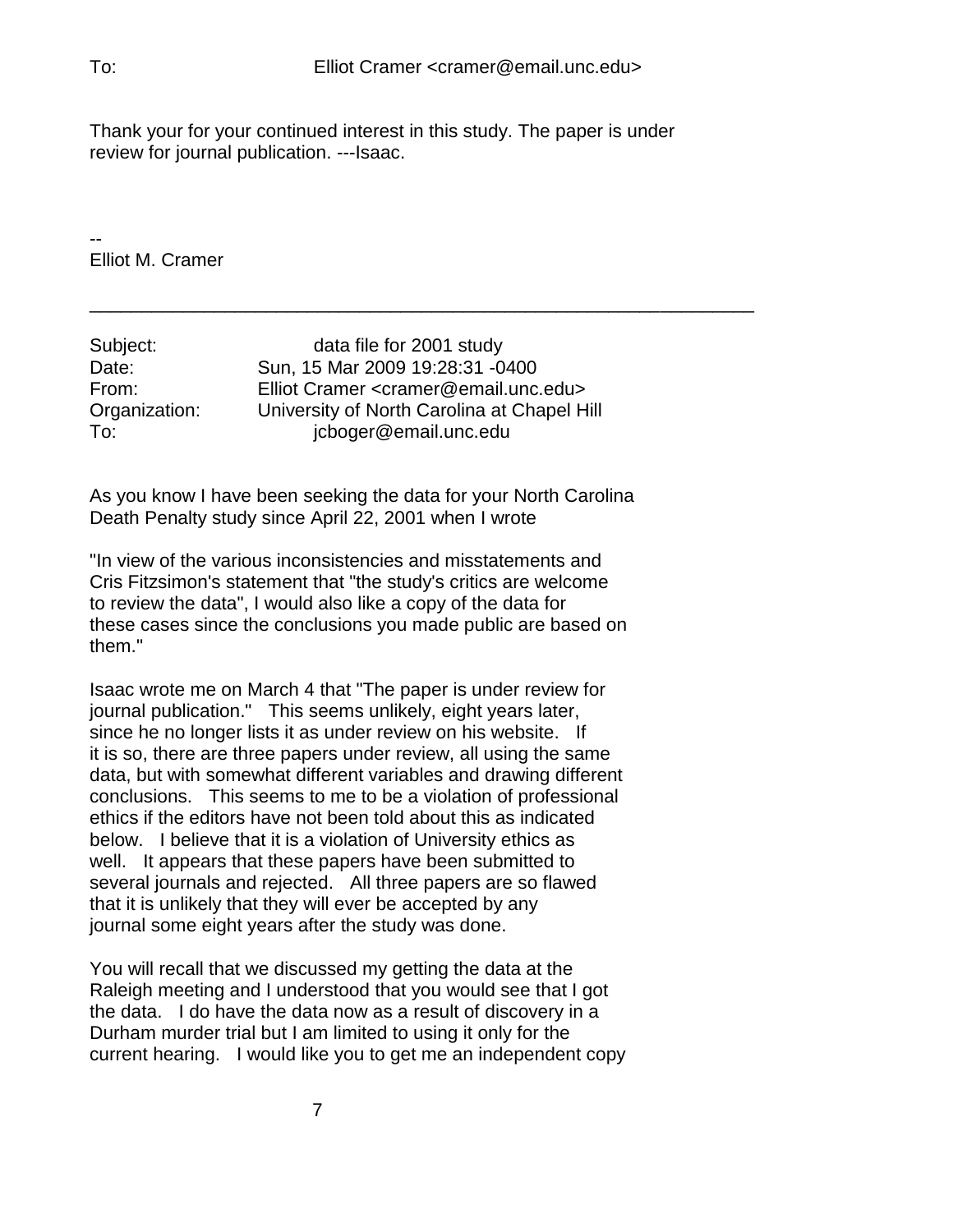of the SPSS data file as has been repeated promised to me.

Thank you

Elliot

----

A Guide to Professional Ethics in Political Science Second Edition, Revised 2008 The American Political Science Association

http://www.apsanet.org/imgtest/ethicsguideweb.pdf

17. When a piece of writing is jointly authored, it is presumed to be the intellectual product of the authors collectively, not individually, and this fact should govern its further use including its use by any of the original authors.

17.1 Passages of text and major themes and ideas used in subsequent work by any of the authors should be attributed to the original source following accepted standards for quotation and citation. Exceptions to this practice should occur only if a portion of the jointly authorized work has been clearly attributed in the original work to one of the authors.

18. Authors who submit manuscripts to more than one professional journal at the same time are obligated to inform each editor of the fact.

| Re: data file for 2001 study                                |  |
|-------------------------------------------------------------|--|
| Wed, 18 Mar 2009 09:06:44 -0400                             |  |
| Jack Boger <jcboger@email.unc.edu></jcboger@email.unc.edu>  |  |
| University of North Carolina at Chapel Hill                 |  |
| Elliot Cramer <cramer@email.unc.edu></cramer@email.unc.edu> |  |
| <49BD8F1F.40306@email.unc.edu>                              |  |
|                                                             |  |

\_\_\_\_\_\_\_\_\_\_\_\_\_\_\_\_\_\_\_\_\_\_\_\_\_\_\_\_\_\_\_\_\_\_\_\_\_\_\_\_\_\_\_\_\_\_\_\_\_\_\_\_\_\_\_\_\_\_\_\_\_\_\_\_

Dear Elliot,

 Thank you for your email. I do not now possess and indeed, have never possessed, the North Carolina data set for which you've asked me. I assisted Isaac Unah with legal and constitutional dimensions of the research project on which he and I worked jointly in the early 2000s, but I never received, possessed, or independently analyzed the data set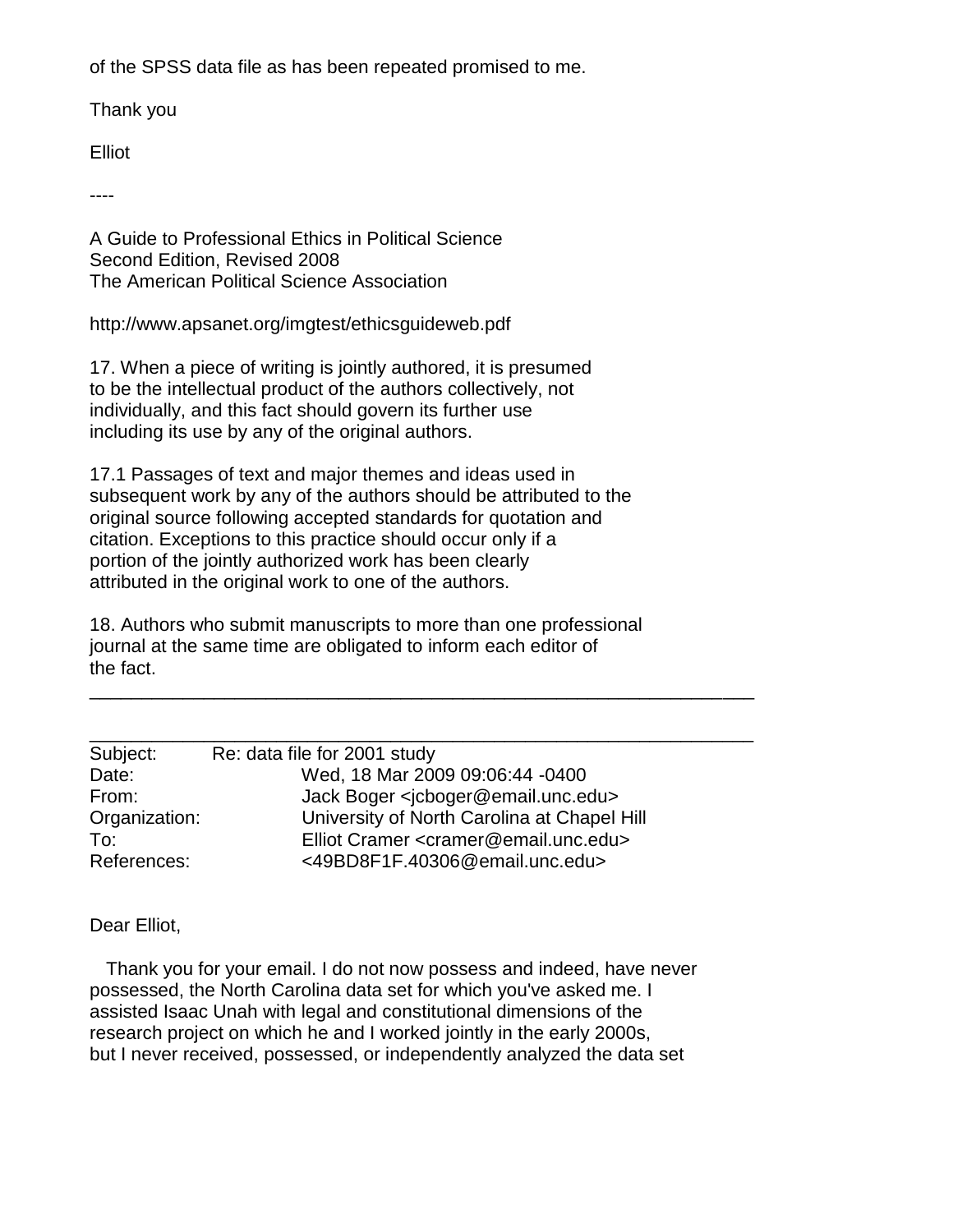that Dr. Unah built. The physical data files were given to him for coding upon their completion by the student coders. The electronic data files were developed and maintained by Dr. Unah. I did no independent analyses of those data, but instead commented on various data runs that Dr. Unah made and provided to me during our work. I don't know the whereabouts either of the physical files that were created or of the data sets, although I presume they are in Dr. Unah's possession. Best regards.

Jack Boger

| Subject:      | data for your 2001 study                                    |
|---------------|-------------------------------------------------------------|
| Date:         | Mon, 01 Jun 2009 12:41:06 -0400                             |
| From:         | Elliot Cramer <cramer@email.unc.edu></cramer@email.unc.edu> |
| Organization: | University of North Carolina at Chapel Hill                 |
| To:           | Jack Boger <jcboger@email.unc.edu></jcboger@email.unc.edu>  |
| CC:           | unah@unc.edu, ehuber@unc.edu                                |

\_\_\_\_\_\_\_\_\_\_\_\_\_\_\_\_\_\_\_\_\_\_\_\_\_\_\_\_\_\_\_\_\_\_\_\_\_\_\_\_\_\_\_\_\_\_\_\_\_\_\_\_\_\_\_\_\_\_\_\_\_\_\_\_

You had indicated that you would speak to Isaac about my getting the data. It is now almost eight years since the press conference at which it was announced that "the study's critics are welcome to review the data". You are listed as the co-author of a second paper using the same data but drawing different conclusions --

Race, Politics, and the Process of Capital Punishment in the South February 4, 2003

"Due to political empowerment of nonwhites, local prosecutors in the South, who once made race-conscious decisions concerning whom to prosecute for the death penalty, now appear race-neutral. Our findings point to jurors rather than to elected prosecutors as the political actors most culpable for racial bias in capital sentencing."

Ironically, this is just the opposite of what Isaac is claiming in the Durham case. These papers have supposedly been under editorial evaluation for years and have evidently been submitted to a number of journals without success. There is even a third paper, again using the same data: Electoral Incentives and Prosecutorial Decision to Seek the Death Penalty September 3, 2003. This paper draws still different conclusions. I do not see the justification for keeping the data confidential; what do you have to hide, other than incompetence?

\_\_\_\_\_\_\_\_\_\_\_\_\_\_\_\_\_\_\_\_\_\_\_\_\_\_\_\_\_\_\_\_\_\_\_\_\_\_\_\_\_\_\_\_\_\_\_\_\_\_\_\_\_\_\_\_\_\_\_\_\_\_\_\_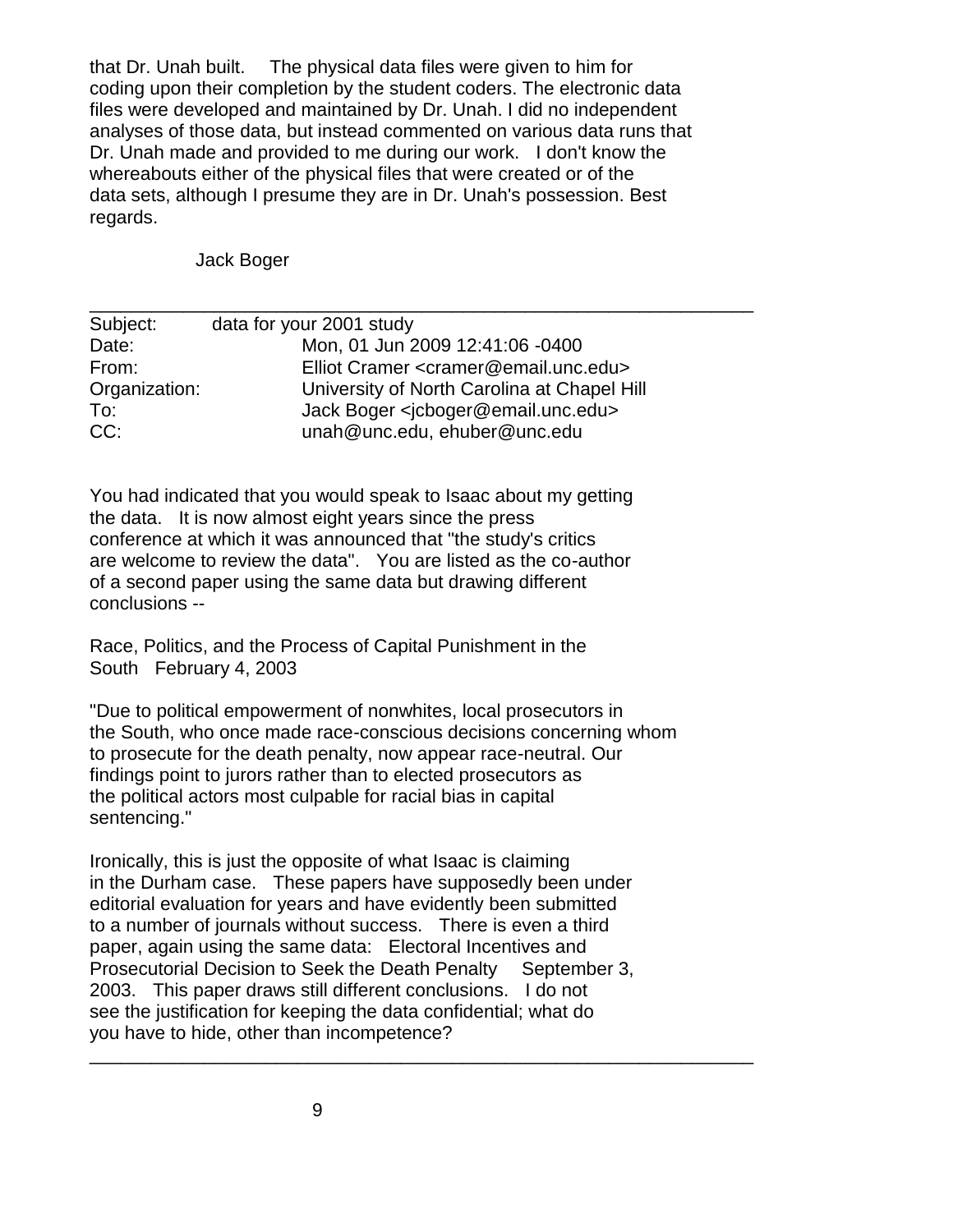-------- Original Message -------- Subject: data for your 2001 study Date: Mon, 01 Jun 2009 12:41:06 -0400 From: Elliot Cramer <cramer@email.unc.edu> Organization: University of North Carolina at Chapel Hill To: Jack Boger <jcboger@email.unc.edu> CC: unah@unc.edu, ehuber@unc.edu

\_\_\_\_\_\_\_\_\_\_\_\_\_\_\_\_\_\_\_\_\_\_\_\_\_\_\_\_\_\_\_\_\_\_\_\_\_\_\_\_\_\_\_\_\_\_\_\_\_\_\_\_\_\_\_\_\_\_\_\_\_\_\_\_

You had indicated that you would speak to Isaac about my getting the data. It is now almost eight years since the press conference at which it was announced that "the study's critics are welcome to review the data". You are listed as the co-author of a second paper using the same data but drawing different conclusions --

Race, Politics, and the Process of Capital Punishment in the South February 4, 2003

"Due to political empowerment of nonwhites, local prosecutors in the South, who once made race-conscious decisions concerning whom to prosecute for the death penalty, now appear race-neutral. Our findings point to jurors rather than to elected prosecutors as the political actors most culpable for racial bias in capital sentencing."

Ironically, this is just the opposite of what Isaac is claiming in the Durham case. These papers have supposedly been under editorial evaluation for years and have evidently been submitted to a number of journals without success. There is even a third paper, again using the same data: Electoral Incentives and Prosecutorial Decision to Seek the Death Penalty September 3, 2003. This paper draws still different conclusions. I do not see the justification for keeping the data confidential; what do you have to hide, other than incompetence?

\_\_\_\_\_\_\_\_\_\_\_\_\_\_\_\_\_\_\_\_\_\_\_\_\_\_\_\_\_\_\_\_\_\_\_\_\_\_\_\_\_\_\_\_\_\_\_\_\_\_\_\_\_\_\_\_\_\_\_\_\_\_\_\_

\_\_\_\_\_\_\_\_\_\_\_\_\_\_\_\_\_\_\_\_\_\_\_\_\_\_\_\_\_\_\_\_\_\_\_\_\_\_\_\_\_\_\_\_\_\_\_\_\_\_\_\_\_\_\_\_\_\_\_\_\_\_\_\_

No response

Subject: data for your 2001 study Date: Fri, 07 Aug 2009 15:39:05 -0400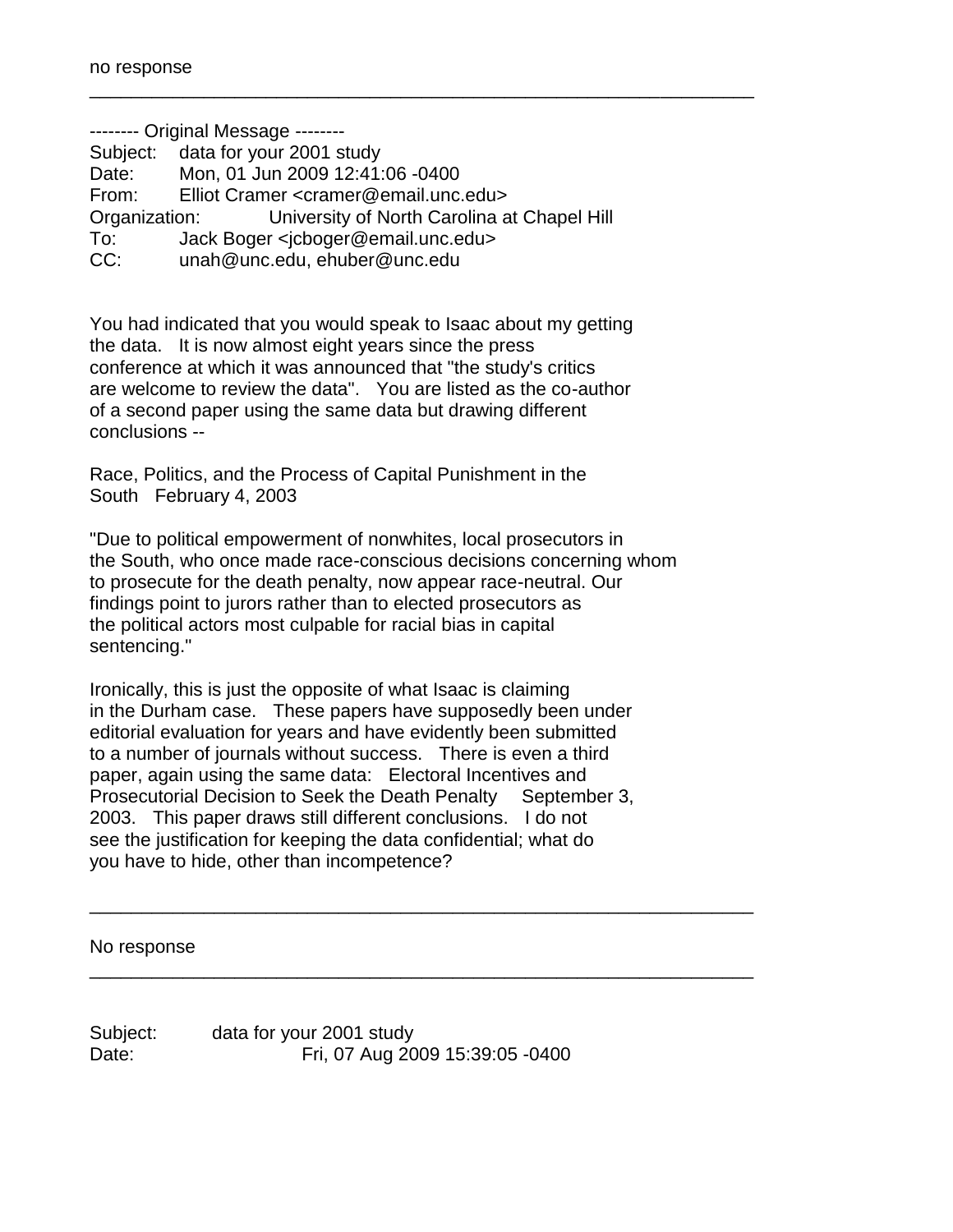From: Elliot Cramer <cramer@email.unc.edu> Organization: University of North Carolina at Chapel Hill To: Jack Boger <jcboger@email.unc.edu> CC: Paul.Stam@ncleg.net

I have been organizing my files in anticipation that we will be seeing some Court cases filed under the Racial Justice Act. Your 2001 study seems to be the main justification given for this Act and you included a "Preliminary Report" in your statement to the House Select Committee in 2006. I have a number of different versions of this report, all dated April 16, 2001 and titled "PRELIMINARY REPORT ON THE FINDINGS OF THE NORTH CAROLINA DEATH PENALTY STUDY 2001." None of these are in a form for submission to a Journal. I have a note from Isaac Unah dated April 2, 2003 saying "Our paper is still under consideration but we remain very optimistic it will be published soon. That was over six years ago so I presume it was rejected by that journal and resubmitted to other journals. Evidently, it was rejected again. You will recall that the sponsor of the study announced at your 2001 press conference that critics were free to examine the data. A later version of the paper has a footnote saying:

"After our analysis is accepted for publication in a refereed journal, we will make the data available to interested parties. We also plan to deposit the data with the Inter-University Consortium for Political and Social Research (ICPSR) for full public access."

There are two other papers from 2003 which are in a form for publication with different methods of analysis and different conclusions but you did not refer to those in your presentation nor have they ever been cited in connection with the Racial Justice Act. I presume that they have not been accepted for publication either although, after six years, Isaac tells me that they are "under consideration".

Exactly what are you referring to when you say "our analysis is accepted for publication"? Is there a paper using your original analysis that has been submitted to a journal? If so, why is it not on the Website with the other papers that have evidently been submitted. If not, what are you planning to do about making the data public as promised at your press conference? The data are now nine to fifteen years old. If the results that you presented to the Select Committee are valid, you should have nothing to hide.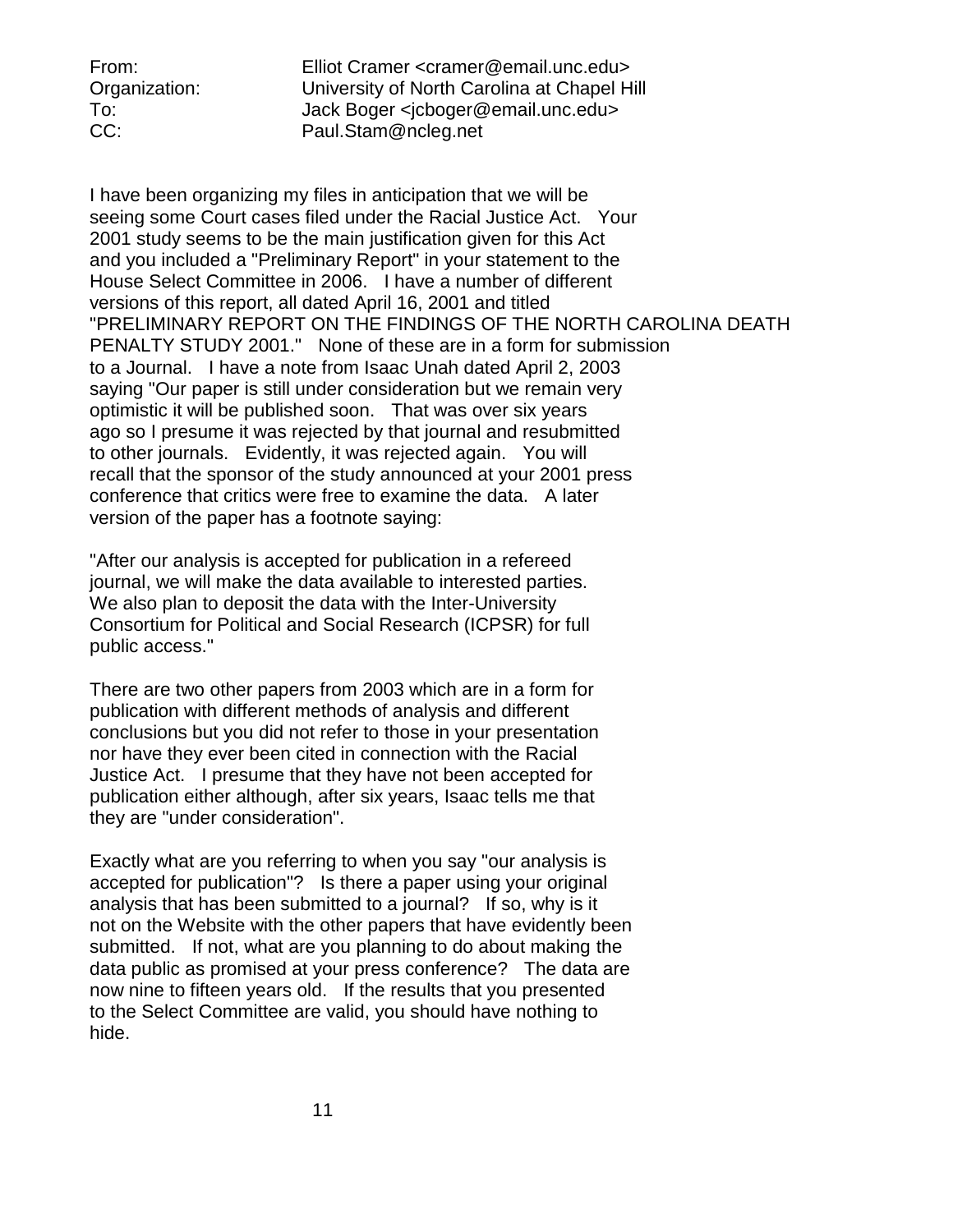| Subject:      | Re: data for your 2001 study                                |
|---------------|-------------------------------------------------------------|
| Date:         | Thu, 13 Aug 2009 09:24:27 -0400                             |
| From:         | Jack Boger <jcboger@email.unc.edu></jcboger@email.unc.edu>  |
| Organization: | University of North Carolina at Chapel Hill                 |
| To:           | Elliot Cramer <cramer@email.unc.edu></cramer@email.unc.edu> |
| CC:           | Paul.Stam@ncleg.net                                         |
| References:   | <4A7C82D9.1040300@email.unc.edu>                            |

\_\_\_\_\_\_\_\_\_\_\_\_\_\_\_\_\_\_\_\_\_\_\_\_\_\_\_\_\_\_\_\_\_\_\_\_\_\_\_\_\_\_\_\_\_\_\_\_\_\_\_\_\_\_\_\_\_\_\_\_\_\_\_\_

## Dear Elliot,

Let me suggest that you direct your questions to Professor Isaac Unah, the principal author of the 2001 study in which I took part. It is Professor Unah who drafted various versions of the paper for publication in social scientific journals and who has submitted those articles for review. I myself have neither attempted to write drafts nor been in direct contact with any social scientific journal editors, nor have sought publication of the data in any law review. I did speak at a December, 2006 House Select Committee hearing on the Racial Justice Act, as you note, shortly after becoming Dean of the UNC School of Law. Since that time, however, the demands of that position have required me to devoted myself to its many responsibilities almost exclusively. Although I remain interested in these issues and supportive of the conclusions we reached and reported in 2001, I do not anticipate playing a major litigation role in future consideration of the application of the North Carolina statute while serving as dean. As for the underlying data, my information is that you have now received it during a 2009 hearing in Durham County. If that is true, you now have the full basis for assessing the evidence of racial bias in the 1994-1997 period that we gathered during 2000 and 2001. I am sure that many will be interested in the results of any analysis you conduct. Very best regards.

Jack Boger

Dear Jack;

It's very good to hear from you. I do understand that Isaac is primarily responsible for the various draft papers but as co-author you certainly have equal responsibility with Isaac for the data. You are aware that I have asked Isaac for the data many times and and have been repeatedly been told since 2001 that the paper is "under consideration" by a journal.. I doubt that the

\_\_\_\_\_\_\_\_\_\_\_\_\_\_\_\_\_\_\_\_\_\_\_\_\_\_\_\_\_\_\_\_\_\_\_\_\_\_\_\_\_\_\_\_\_\_\_\_\_\_\_\_\_\_\_\_\_\_\_\_\_\_\_\_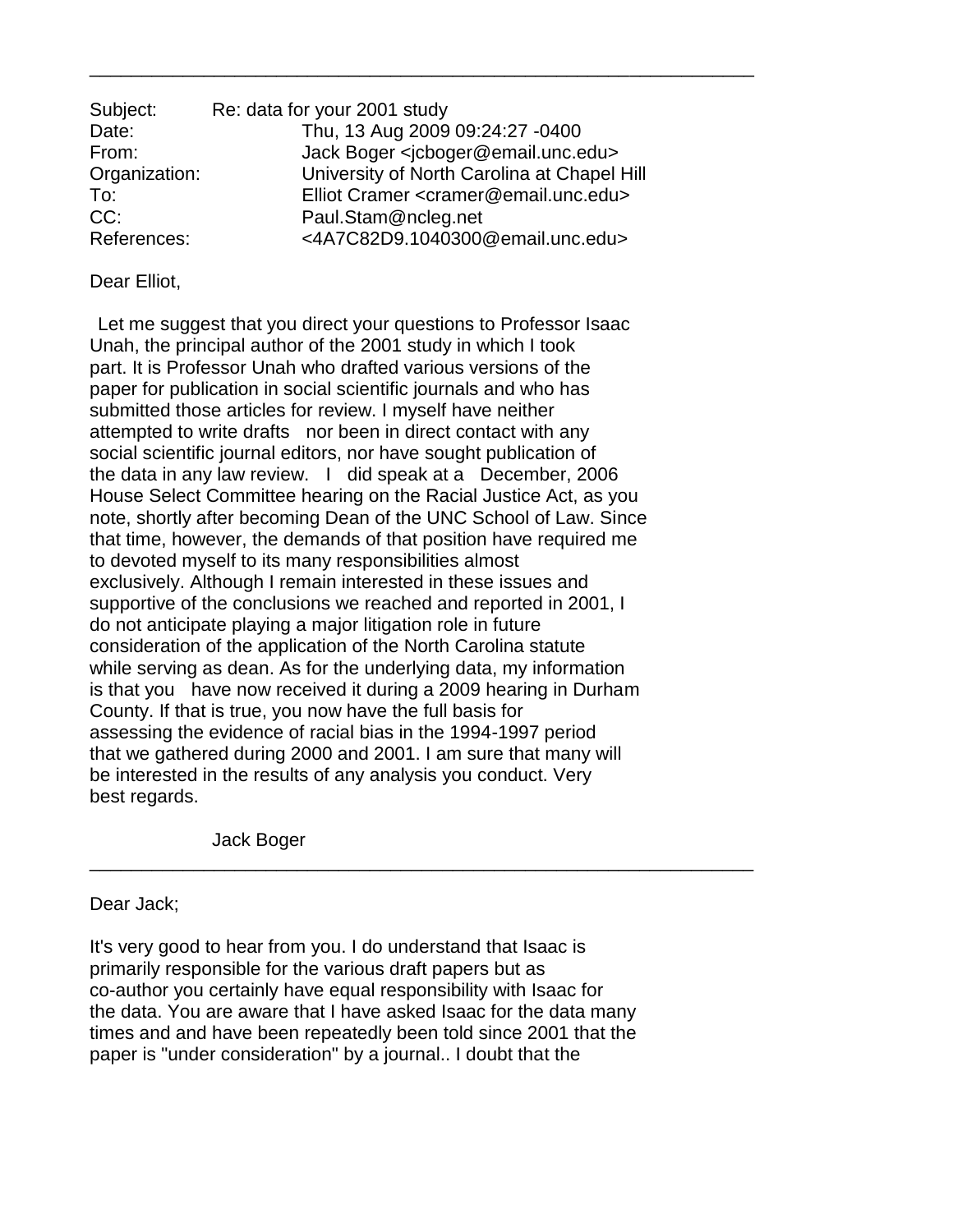2001 paper has ever been submitted to a journal since no such paper has ever been distributed or posted in journal form. You will recall that at the Select Committee hearing, you told me that you would speak to Isaac about giving me the data. I have never heard the results of that request. It is true that I was provided the data at the Durham hearing but it was provided with the stipulation that it is "confidential and proprietary" and "should be protected from public disclosure" (see attached order).

The conclusions of this study have been widely distributed and promoted by advocates of the "Racial Justice Act" and was certainly influential in its passage. It is obvious that the advocates of this bill are Death Penalty opponents who wish to make it more expensive for the State. I respect your opposition to the Death Penalty and one may reasonably question its utility, given that there is now the possibility of sentences of life without parole. This reform has had its desired effect of reducing the number of executions from 13.4 per year in 1992-2000 to 4.4 per year since. I personally think that the death penalty should be reserved for particularly atrocious cases where there is no doubt as to guilt such as Kenneth Rouse where the Appeals Court described the circumstances as

"Defendant had blood on him, especially on the front of his shirt, his pants, his hands, his waist, his legs and his underwear. There were abrasions on his knees. His pants were unzipped but fastened at the top. His belt was hanging off. . On the floor of the storage room was Hazel Colleen Broadway, lying in a pool of blood. She tried to tell Hinshaw something but soon died. Broadway was covered in blood. There were handprints on her body. She was wearing a blouse, and her pants had been pulled down to her feet.... [She had] a knife in [her] neck. The blade part of the knife was bent in a ninety-degree angle just below the handle. . [The medical examiner] concluded that the victim died as a result of blood loss caused by a stab wound to the left neck, severing the carotid artery and jugular vein. A person could live ten to fifteen minutes after being stabbed in that location. In addition to the lethal knife wound, there were numerous other wounds to the victim including bruises, stab wounds and abrasions to her neck, chest, stomach, arms, shoulders, thighs, knee, palm, thumb, back, and elbow. Many of these were consistent with a sharp cutting instrument. Other injuries were consistent with a blunt instrument."

You should have a copy of the data or should be able to obtain a copy. I will appreciate your providing me with an independent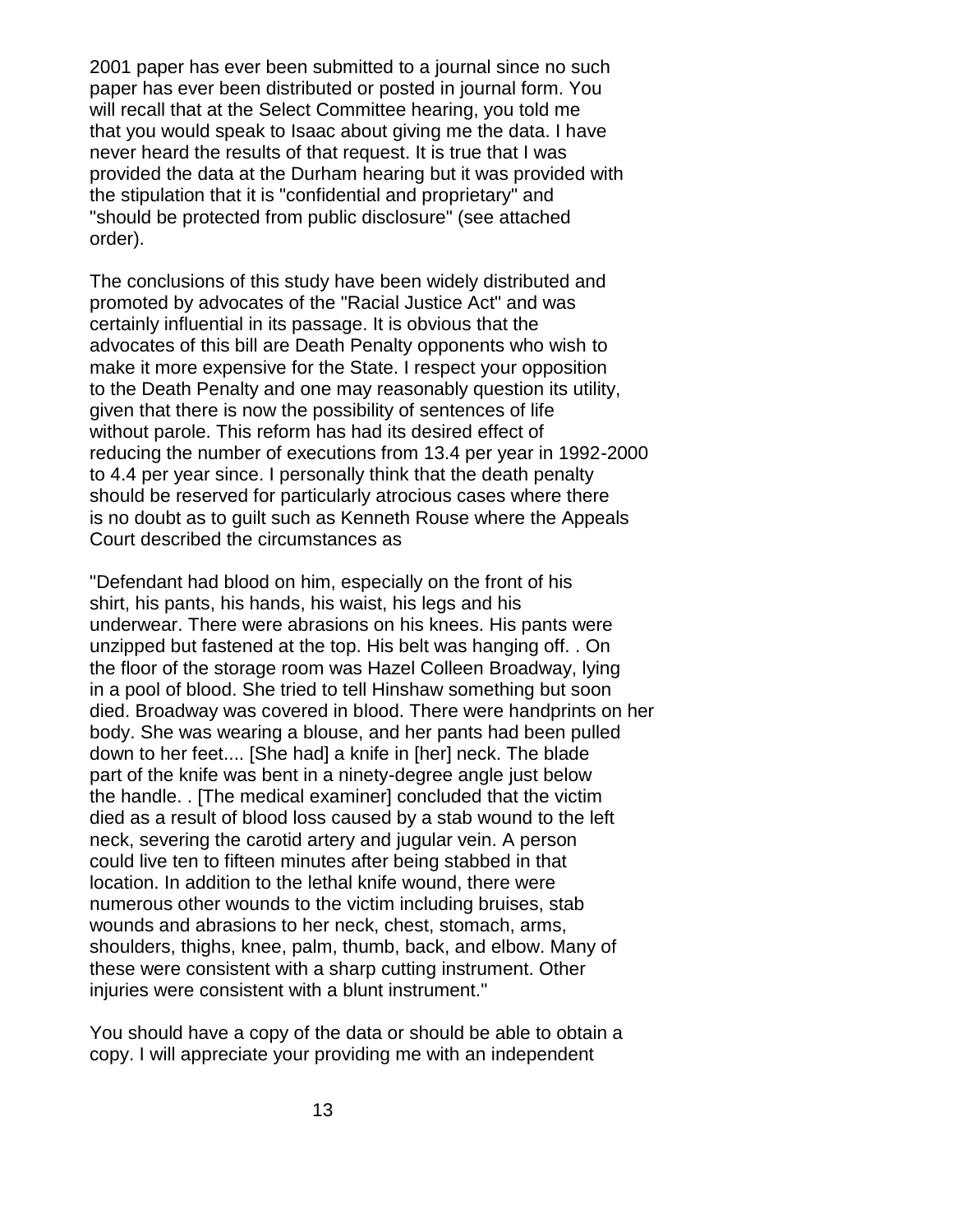copy of what was provided in Durham which I may use without restriction. I will be happy to discuss any conclusions with you and to provide you with an advance copy of anything I write using your data, excepting only Court filings. If you have any other concerns about the use of your data, I will be happy to discuss them with you.

Thank you for your consideration.

Elliot

| Subject:      | Re: status of your study?                                   |
|---------------|-------------------------------------------------------------|
| Date:         | Sat, 24 Jul 2010 11:39:34 -0400                             |
| From:         | Elliot Cramer <cramer@email.unc.edu></cramer@email.unc.edu> |
| Organization: | University of North Carolina at Chapel Hill                 |
| To:           | unah@unc.edu                                                |
| CC:           | Jack Boger <icboger@email.unc.edu></icboger@email.unc.edu>  |

\_\_\_\_\_\_\_\_\_\_\_\_\_\_\_\_\_\_\_\_\_\_\_\_\_\_\_\_\_\_\_\_\_\_\_\_\_\_\_\_\_\_\_\_\_\_\_\_\_\_\_\_\_\_\_\_\_\_\_\_\_\_\_\_

I presume that your paper is no longer under review and that it has not been published. As you know, your data file was given to me under a confidentiality agreement but could be used in further litigation which is certainly forthcoming. In view of this, may I have your permission to use your data file

Elliot

| Subject:  | <b>Happy Anniversary</b>                                                     |
|-----------|------------------------------------------------------------------------------|
| Date:     | Tue, 01 Mar 2011 08:34:20 -0500                                              |
| From:     | Elliot M. Cramer <elliottcramer@bellsouth.net></elliottcramer@bellsouth.net> |
| Reply-To: | ecramer@alum.mit.edu                                                         |
| To:       | unah@unc.edu, Jack Boger <jcboger@email.unc.edu></jcboger@email.unc.edu>     |

\_\_\_\_\_\_\_\_\_\_\_\_\_\_\_\_\_\_\_\_\_\_\_\_\_\_\_\_\_\_\_\_\_\_\_\_\_\_\_\_\_\_\_\_\_\_\_\_\_\_\_\_\_\_\_\_\_\_\_\_\_\_

Jack and Isaac:

As you you know, the tenth anniversary of your press conference is coming up in April. It was announced at that press conference that critics were free to review the data from your death penalty study. Has an article been published ANYWHERE based on the data?